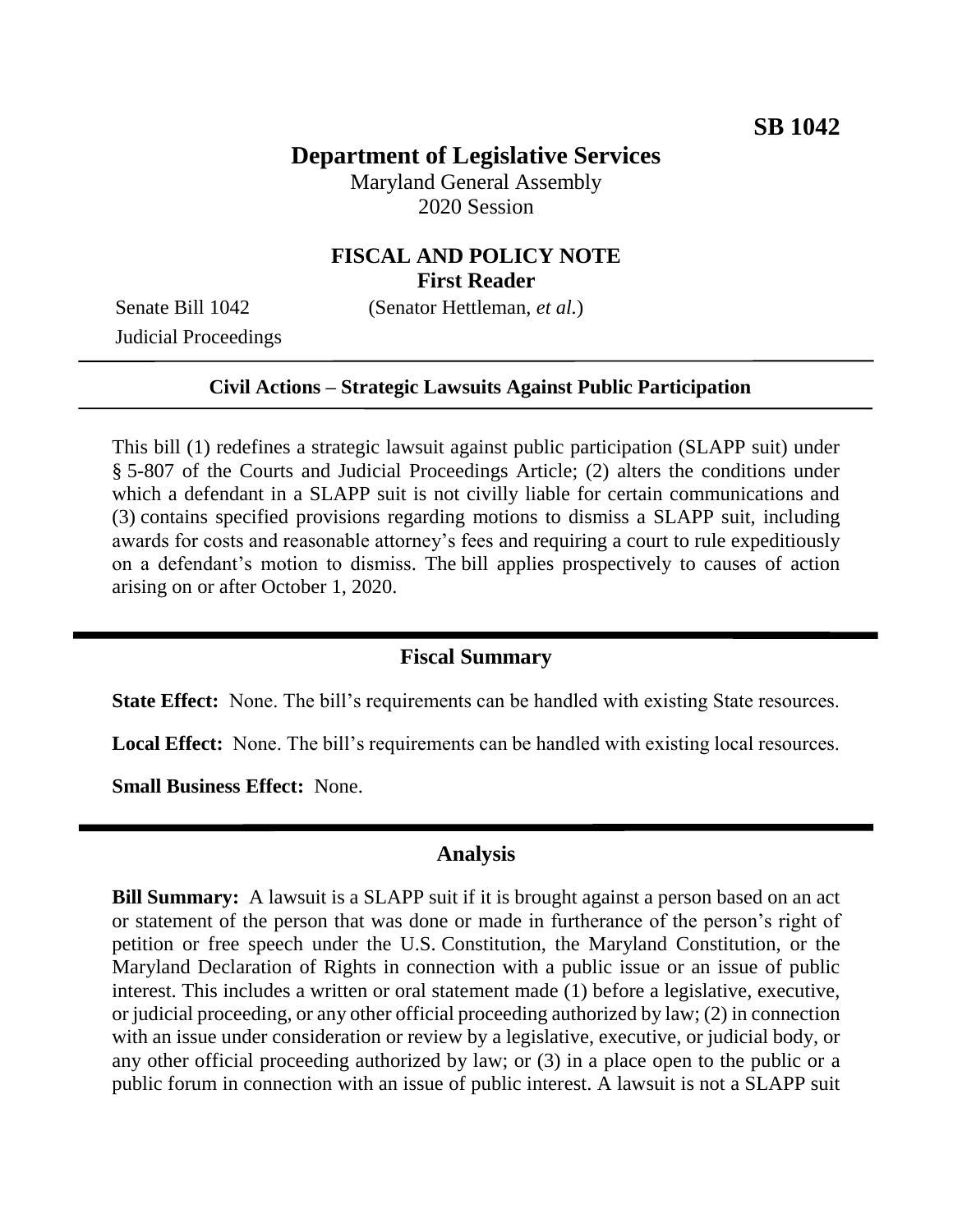if the lawsuit is brought in the public interest or on behalf of the general public and each of the following conditions exist:

- except for claims for attorney's fees, costs, or penalties, the plaintiff does not seek any relief greater than or different from the relief sought for the general public or a class of which the plaintiff is a member; the lawsuit, if successful, would enforce an important right affecting the public interest and would confer a significant benefit, pecuniary or nonpecuniary, to the general public or a large class of persons; and private enforcement is necessary and places a disproportionate financial burden on the plaintiff in relation to the plaintiff's stake in the matter; or
- the lawsuit involves a defendant who (1) primarily engages in the business of selling or leasing goods or services, including insurance, securities, or financial instruments and (2) made a statement or engaged in conduct that consisted of representations of fact about the defendant's or a business competitor's business operations, goods, or services in the course of delivering the defendant's goods or services or for the purpose of obtaining approval for, promoting, or securing sales or leases of or commercial transactions in the defendant's goods or services.

A defendant in a SLAPP suit is not civilly liable for communicating with a federal, State, or local government body or the public at large, if the defendant, without constitutional malice, acted in furtherance of the person's right of petition or free speech under the U.S. Constitution, the Maryland Constitution, or the Maryland Declaration of Rights regarding any matter within the authority of a government body or any public issue or issue of public interest.

It is the plaintiff's burden in responding to a motion to dismiss to show that the alleged SLAPP suit has substantial justification in law and fact. If the court orders dismissal of a SLAPP suit, the court must award to the moving party costs and reasonable attorney's fees, including those incurred in making the motion to dismiss. However, if the court finds that a motion to dismiss a SLAPP suit is frivolous and solely intended to cause unnecessary delay, the court must award costs and reasonable attorney's fees to the party opposing the motion.

**Current Law:** A lawsuit is a SLAPP suit if it (1) is brought in bad faith against a party who has exercised specified federal or State constitutional rights of free speech in communicating with a government body or the public at large regarding any matter within the authority of the government body or any issue of public concern; (2) is materially related to the defendant's communication; and (3) inhibits or is intended to inhibit the exercise of federal or State constitutional rights of free speech. A defendant in a SLAPP suit is not civilly liable for communicating with a government body or the public at large if the defendant acts without constitutional malice in exercising rights protected by